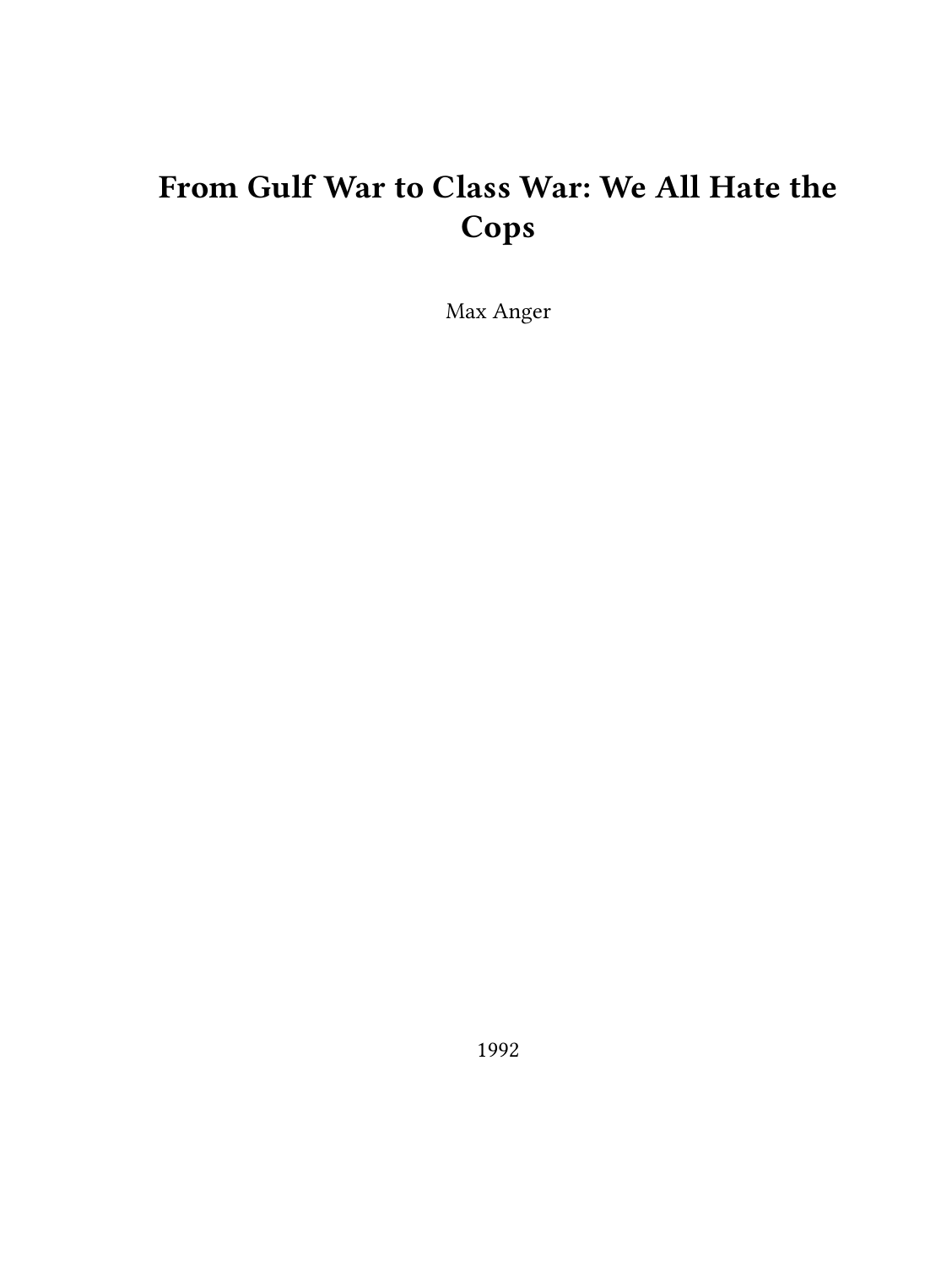# **Contents**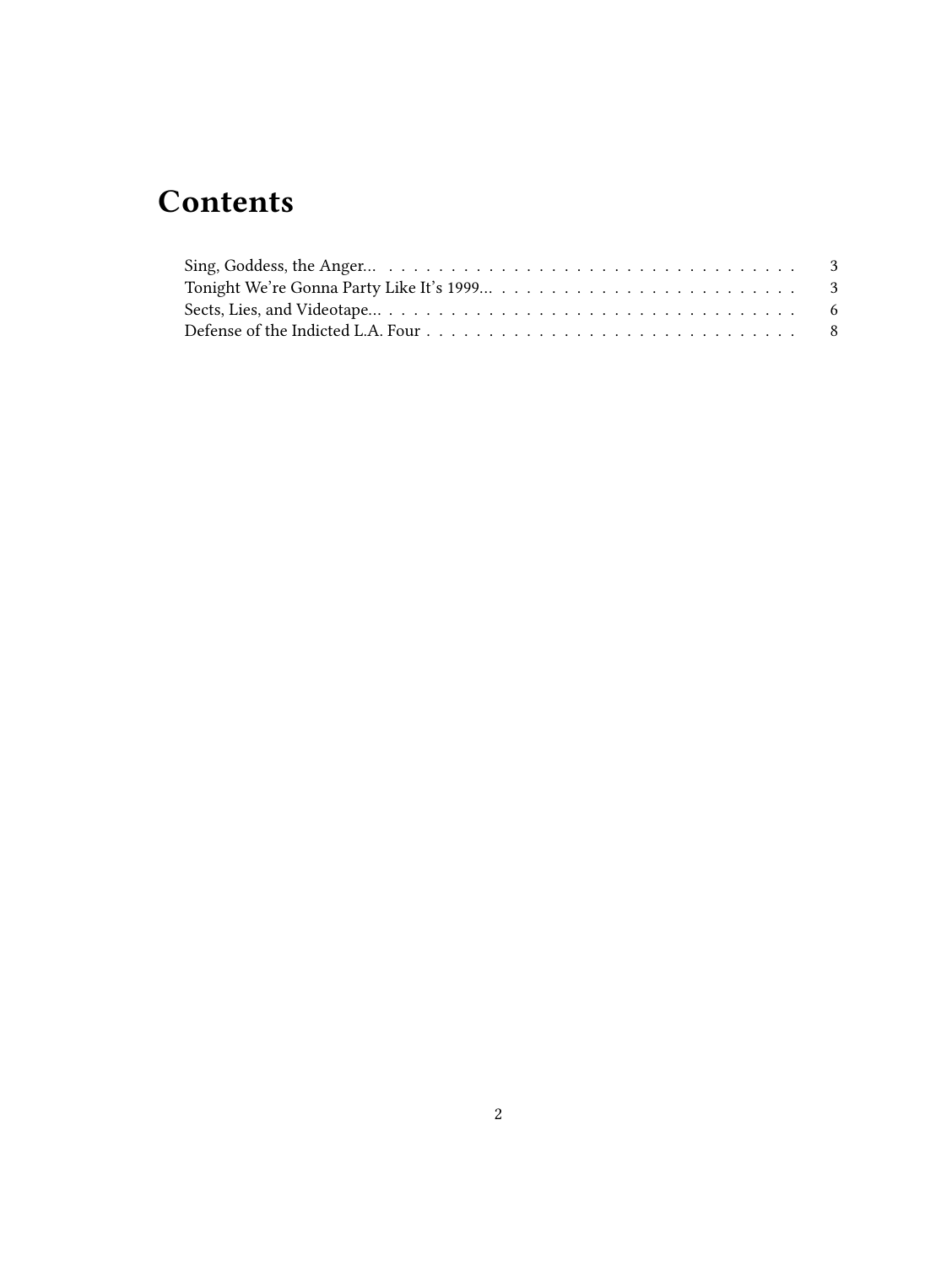"There's a difference between frustration with the law and direct assaults upon our legal system."

- George Bush, May 3, 1992

## <span id="page-2-0"></span>**Sing, Goddess, the Anger…**

Rumor has it that the first rocks started to fly as the four cops who beat Rodney King and the jury who acquitted them were leaving the courtroom in suburban Simi Valley. Subsequent to the acquittals of the cops, on the afternoon of April  $29<sup>th</sup>$ , thousands of people began pouring into the streets of Los Angeles. In a few hours rioting spread across the L.A. metropolitan area. Conditions rapidly approached the level of civil war. The police withdrew from the main areas of the fighting, ceding the streets to the insurgent poor. Systematic burnings of capitalist enterprises commenced. More than 5,500 buildings burned. People shot at cops on the street and at media and police helicopters. Seventeen government buildings were destroyed. The Los Angeles Times Building was attacked and partially looted. A vast canopy of smoke from the burnings covered the L.A. basin. Flights out of Los Angeles International Airport were canceled and incoming flights had to be diverted due to the smoke and sniper fire.

Following the lead of events in the nation's cultural capital, mass spontaneous rioting spread to several dozen cities across the United States. The rioting was the single most violent episode of social unrest in the United States in the twentieth century, far outstripping the urban revolts of the 1960s both in its sheer destructiveness and in the fact that the April-May riots were a multiracial revolt of the poor. As Willie Brown, a prominent Democratic Party politician in the California State Assembly (and no friend of the class war) put it, in the *San Francisco Examiner*. "For the first time in American history, many of the demonstrations, and much of the violence and crime, especially the looting were multiracial — blacks, whites, Hispanics and Asians were all involved."

In the initial phase of the riots, the police were rapidly overwhelmed and retreated, and the military did not appear until the rioting had abated. Some rioters with megaphones tried to turn the uprising into a war against the rich in the places where they live. "We should burn down their neighborhoods, not ours. We're going to take it to Hollywood and Beverly Hills," shouted a man with a megaphone according to the *London Independent* (May 2, 1992).

Two blocks from the mansions of the rich, burnt-out stores testify to how close the riot came to attacking the enemy class in their own homes.

"On Sunset Boulevard on Thursday evening, I watched children with mobile phones coordinate the movements of their gangs with the arrival of police and fire trucks, warning looters when police were on their way."

(*London Guardian*, May 2, 1992)

#### <span id="page-2-1"></span>**Tonight We're Gonna Party Like It's 1999…**

*"The rebellion was community. It was liberation."* — a woman from South Central Los Angeles.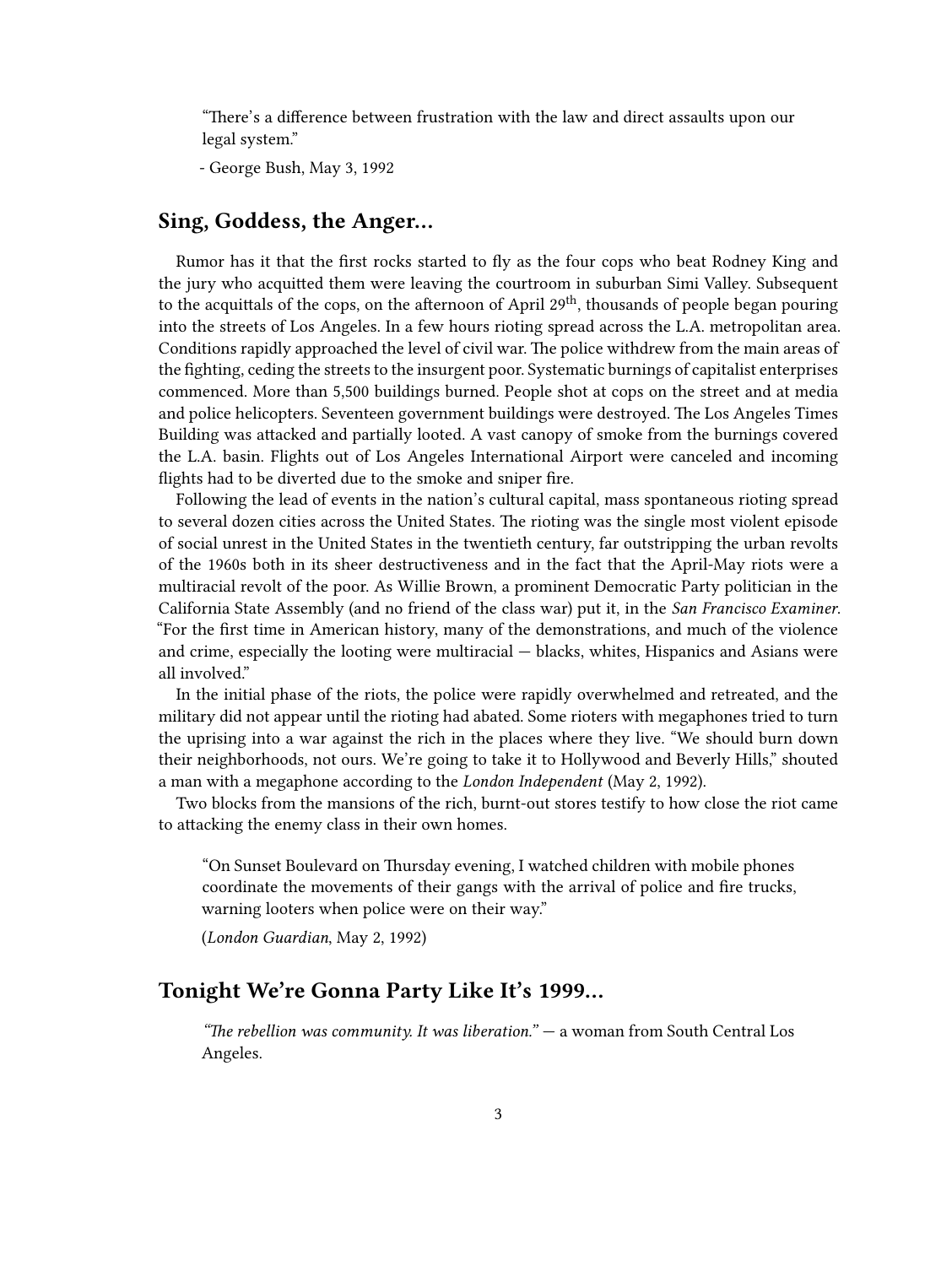Several people involved in writing this article attempted to find out what happened first-hand and what has happened since. This is some of the information we got from our few contacts in the L.A. area. The rebellion started among black people, spread immediately to involve Latinos in South Central (which is about 42 percent Latino) and Pico Union, and then brought in unemployed white workers from Hollywood in the north to Long Beach in the south and Venice in the west. East L.A. was spared only because of a massive show of force by the L.A. Sheriffs Department.

Everybody came out onto the streets. There was an unprecedented feeling of togetherness. Liquor stores were looted. Before the stores were torched, people got out hoses to defend their houses against the danger of spreading fires. Old people were evacuated. It was a family occasion. Carloads of people turned up at a clothing factory, and men, women and children loaded up and drove off. There were two days of continuous looting involving thousands of people, mostly black and Latino, with white people involved as well. The police were nowhere to be seen.

"There were no arrests in my area," one woman we talked to said. Essential items were redistributed, otherwise some people would have had nothing. As far as the beating of truck driver Reginald Denny goes, some of the people who beat him had just defended a 15-year-old against being beaten by the police. This is, of course, not being mentioned in the media.

Harry Cleaver noted, in an article signed May 1<sup>st</sup>: "Remarkable in the dynamics of the rebellions has been the failure of the forces of mediation. When the verdict came in on the night of Wednesday the 29<sup>th</sup>, every respectable 'community leader' in Los Angeles, from the black former policeman Mayor Bradley on down, strove to avert rebellion by channeling anger into manageable channels. Meetings in churches were organized, passionate gospel speeches were mixed with equally impassioned speeches of outrage  $-$  all designed to permit a powerless, cathartic venting of emotion. At the biggest meeting, covered by network television, the desperate mayor went so far as to make an explicit plea for no action. Just as good business trade unions see their primary job as imposing the contract and maintaining labor peace, so did the good community leaders see theirs as the maintenance of order."

Happily they failed. The May 1<sup>st</sup> issue of the *New York Times*, which styles itself as the paper of record of the U.S. ruling class, noted with alarm:

"Some areas took on the atmosphere of a street party as black, white, Hispanic and Asian residents mingled to share in a carnival of looting. As the greatly outnumbered police looked on, people of all ages (and genders), some carrying small children, wandered in and out of supermarkets with shopping bags and armloads of shoes, liquor, radios, groceries, wigs, auto parts, gumball machines and guns. Some stood patiently in line to wait their turn." The corporate-liberal humor magazine *Spy* noted that when people drove into a Von's parking lot to loot the supermarket they left the handicapped parking spaces open.

A one-shot anarcho-publication out of Minneapolis lampooning the layout of *USA Today* called *L.A. Today* ("Tomorrow…The World") reported "…they're celebrating in L.A…" One observer in L.A. exclaimed, "These people aren't like looters. They're like game show winners." One woman cried gleefully as she carted off clothes from a looted store, "This is bargain basement! Bargain basement!" One reporter solemnly noted that, during the protests against the Gulf War, cases of drunk or stoned revellers were the exception, but "it was the norm last night."

In looting, the proletarian's "temporary mass suppression of market relations," Harry Cleaver noted the creation of "…new laws (sic) of distribution' and a new kind of moneyless order in which vast quantities of wealth are being, very quickly, transferred from the businesses which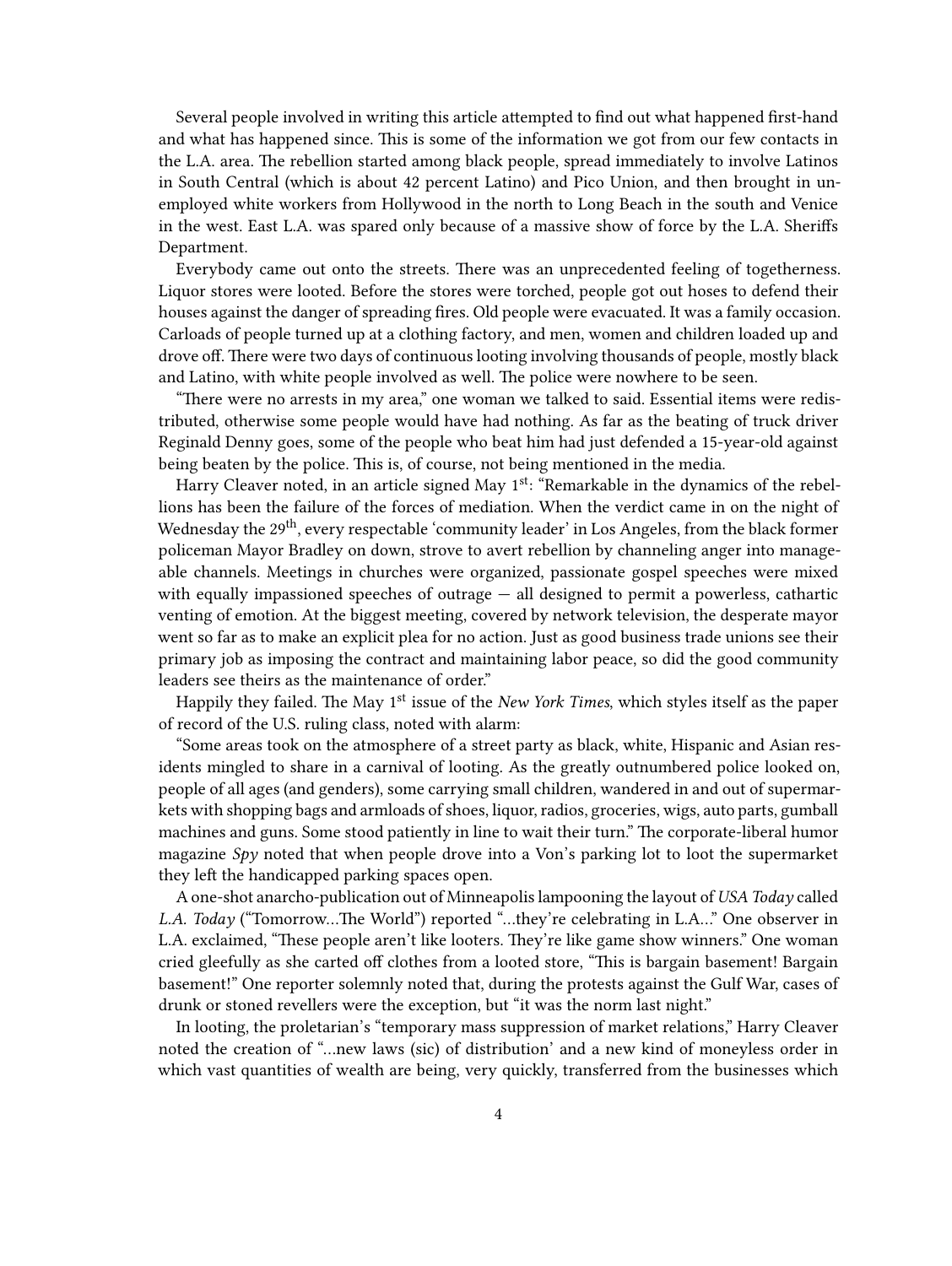have to those who do not. Beyond such direct-appropriation, however, we must also see the political statement behind the burnings: the demand for the end of the institutions of exploitation themselves…the rupture of the mercantile circuits of capitalist society is a political blow to its lifeblood."

The 30,000-square-foot military enlistment center for all nine counties of Southern California was burned to the ground on the first night. The image of the riots, and of riots in general, pedalled by the enemies of revolt is a lie. This lie portrays rioting as an episode of indiscriminate mayhem where rioters attack each other like sharks in a feeding frenzy. Crimes against people, such as rape and drive-by shootings, virtually disappeared as previously atomized proletarians of different colors and ethnicities came together in mass collective violence, "proletarian shopping" and a potlatch of destruction. There were far fewer rapes and muggings during the period of the riots than there are in Los Angeles under the normal rule of law.

In the aftermath of the rebellion, young men who've spent their entire lives unable to visit the next street because the, street lies within another gang's territory can now do so. A woman told us that after the riots, "As a woman, I feel much safer on the streets." Welfare mothers from four different areas have come together to fight impending welfare cuts. This is a remarkable new development. When these women demonstrate outside welfare offices, the ruling class knows that behind them stand well over 100,000 veterans of the riots. On a conservative estimate, more than 100,000 rebel poor in the greater Los Angeles area have now collectively experienced, in arson, looting and violence against the police, the intelligent collective use of violence as a political weapon: "What is happiness? The feeling that power increases, that a resistance is being overcome."(Nietzsche, *The Antichrist*)

The number of people who participated in the uprising is well into the six-figure range. We know this because there were around 11,000 arrests (5,000 blacks, 5,500 Latinos, 600 whites), and the vast majority of rioters and looters were able to get away scot-free.

The political significance of the L.A. uprising can perhaps best be gauged by comparing the riot in San Francisco, which was the second biggest in the country (or possibly third, behind the armed actions in Las Vegas). If this riot had happened without any uprising in L.A., it would have been by far the most important riot in California since the 1960s. But the L.A. uprising put it completely in the shade.

In San Francisco, on April 30<sup>th</sup>, more than a hundred stores were looted and trashed in the downtown area of Market Street. Many of the yuppie shops in the Financial District were trashed, and the rich scumbag lair of Nob Hill was invaded and cars smashed up. One of the large posh hotels had its windows smashed by a gang of youths chanting "The rich must die."Reminiscent of our local resistance to the Persian Gulf War, protesters from the East Bay marched onto the Interstate 80 freeway and occupied the Bay Bridge, causing a massive Bay-Area-wide traffic jam affecting several hundred thousand automobile commuters. This was a commendably intelligent tactical use of the spatial dynamics of automobile urbanism imposed by capitalism as a weapon against capital. These actions were echoed across the bay in street rioting and looting on Telegraph Avenue in Berkeley, where riots have broken out between one and three times a year for the past three years.

In San Jose, students looted and attacked police cruisers with rocks and bottles. Traffic was stopped in San Diego along Interstate 5 by protesters for two hours. Police were shot at by youths rioting in Tampa, Florida, and in Las Vegas, armed rioters burned a state parole and probation office and shot at police, who just managed to save the casino area from the anger of the mob.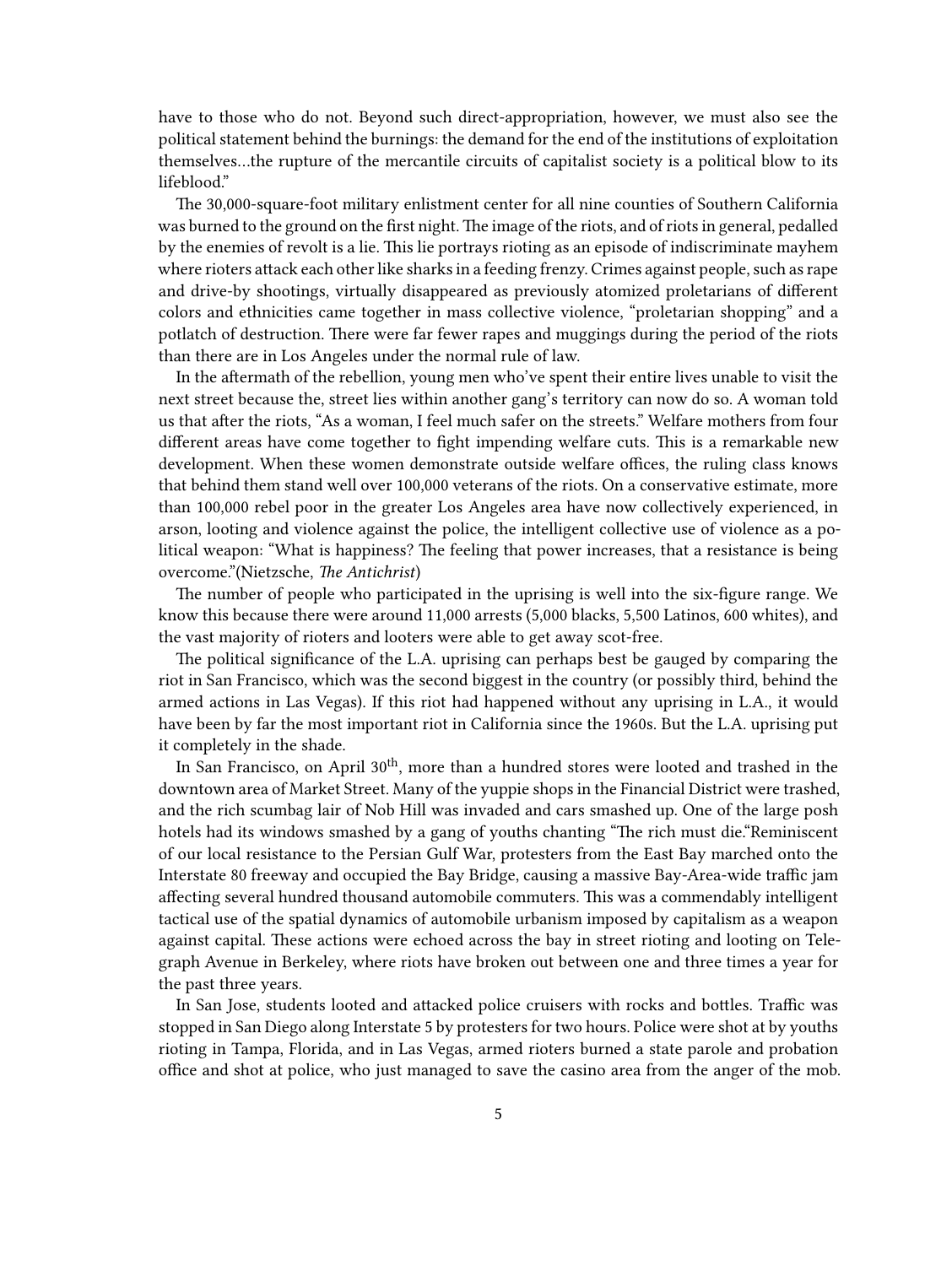Armed confrontations between police and local people continued in Las Vegas for the next 18 days. In Seattle, a burning vehicle was pushed into police ranks, the Interstate 5 freeway was closed for 2 hours, and there were loads of looting, smashing and burning in downtown Seattle. Similar events occurred in Atlanta, where tear gas failed to stop the rioters. In Rochester, New York, a curfew was imposed after a cop car was flipped over. Leftists tried to stop looting and openly allied themselves with the police at the demo in Minneapolis. There were smaller riots in Riverside, California, Denver, Miami, and Peoria and Springfield, Illinois. Riots broke out in various locations in Maryland, New York, Ohio, Tennessee, Texas and Alabama. At a march of 1,000 people in New Brunswick on May  $1<sup>st</sup>$ , a truck driver plowed through a crowd, but retreated as an angry mob quickly materialized. It is possible that the attack on the truck driver in LA. was sparked by a similar provocation.

In spite of a very small number of atypical and stupid racist incidents, the riots have been for the most part an overwhelmingly affirmative series of events, explicitly anti-police upheavals leading in the areas of the revolt's dominion to a widespread temporary overthrow in market relations and a crack in the totalitarian reality of contemporary America. The riots have been an explosive reemergence of class warfare in the United States on a scale surpassing the heroic revolts of the 1965–71 period. The recent riots were more racially mixed than the urban uprisings of that period and were a reaffirmation of the war between social classes. The war between the rich and the mass of exploited and dispossessed of all colors is the central issue of our time.

The wave of revolt on the part of the poor is a decisive interruption of our rulers' triumphant propaganda-following the fall of their main imperialist rival in the former U.S.S.R., and their defeat of former client states in Panama and Iraq- that humanity as a species has reached "the end of history," and that democracy and the market are the final and inevitable end-point of human evolution.

Until the uprising, under the law in California the state had to arraign suspects within 72 hours of arrest or let them go. The California State Assembly voted unanimously to 'temporarily' extend the arraignment period. The bill was flown on a National Guard airplane to be signed by State Supreme Court Justice Malcolm Lucas. This is the epitome of democracy in action. In a democracy, the ruling class and their hired orchestras of lackeys brag that the difference between a democracy and a more open form of despotism is that under a democracy there are rules that limit the degree to which our rulers can screw us. When the rules don't work, they change the rules.

#### <span id="page-5-0"></span>**Sects, Lies, and Videotape…**

Listening to the radio coverage and reading the newspapers during the period of the revolt, it was clear that our enemy the media was completely floored by the abrupt and widespread nature of the uprising. But what was most disorienting and terrifying to the media lackeys of the ruling class was the multiracial nature of the uprising. News photos consistently showed people of all colors in the streets. For fifty years, one of the core constructs of democratic capitalist ideology in the United States has been the massive and wholesale denial that this is a class society.

The revolt, at least temporarily, overthrew 50 years worth of democratic ideology. Now that the smoke has cleared, the media and many of their loyal lackeys on the left, are attempting to place a different spin on the events, with Judeo-Christian victim-morality and ahistorical humanism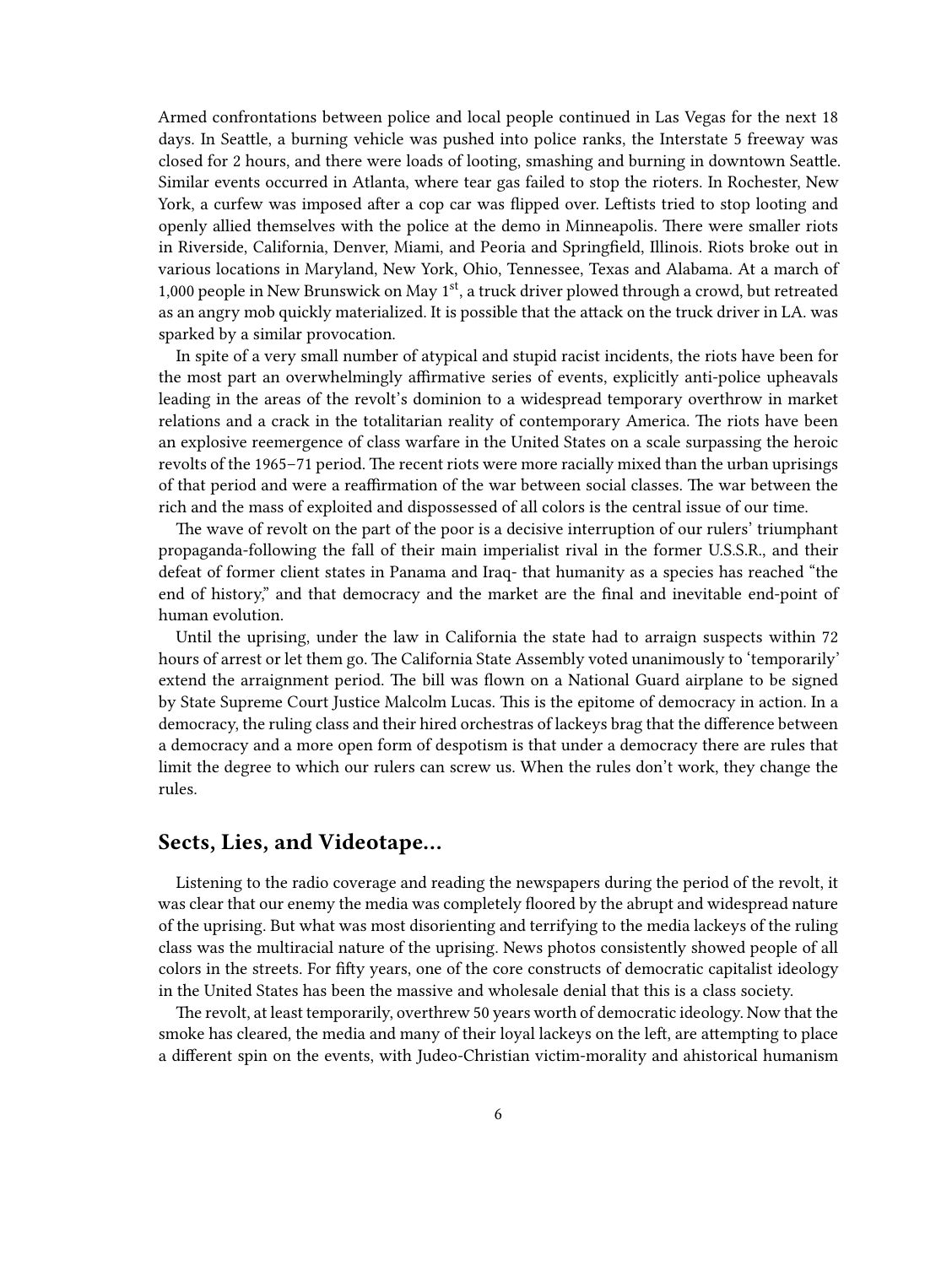as a prophylactic for the battered social contract and its protective friend, the rule of law. But, during the days in which the uprising unfolded it's clear that our rulers' media hirelings were conceptually overwhelmed by the enormity of the events.

During the revolt, the media creeps latched onto the video footage of the beating of a white truck driver, Reginald Denny, rebroadcasting footage of this largely atypical incident hundreds of times in order to tar the revolt with the stigma of a race riot. The subsequent rescue of Denny by several black people was not shown quite as often. Towards the end of the riots, the people who rescued Denny, naively, crassly or stupidly accepted awards for their rescue from representatives of the local business classes. This allowed their aid of the injured man to be deputized by the local commercial classes in their effort to assert proprietorship over 'humanitarian' acts, and by implication, indicting the riots as a completely psychotic episode or pogrom. This quick and cunning public relations coup on the part of the rich and the media is understandable, coming from the region that specializes in exporting spectacle and aerospace to the rest of the world.

Lootings and burnings of enterprises owned by Korean shopkeepers were described as being "racially motivated" in the bourgeois media. Some rioters described these enterprises as being "parasitic on the community." Unfortunately, many enterprises were spared simply because they were owned or managed by black merchants, or because they employed black wage-workers, as in the case of a MacDonald's. Another way of seeing this-, is as an aspect of the class war subsumed, unfortunately, under the rubric of race, a situation where urban wage workers and poor people who happen to be black are screwed over by shopkeepers who happen to be Korean. The United States is a profoundly racist society. Fifty years of totalitarian disinformation by the corporate media has attempted to bury a consciousness of class among the poor and has largely succeeded in dividing the working class along racial lines. Some rioters expressed their hatred of being ripped off in racial terms.

The media have been burying analysis of the riots under a superficial examination of racism in the United States. In part, this specious wallow in corporate humanism aims at obscuring the dangerous social questions suggested by a nationwide multiracial uprising of the poor. By reducing the riots to a question of race relations between 'blacks' as such and 'whites' as such, the media, especially the liberals and leftists, attempt to obscure the multiracial reality of the rioting and portray the riots as the exclusive domain of "black criminals." Working class and poor whites, no matter how impoverished or exploited they are, and regardless of the violence they offered to the cops and commodity relations, are identified in this propaganda scheme with rich whites on the basis of skin color alone.

Some enterprises owned by black capitalists were burned as well. U.C. Berkeley sociologist Harry Edwards, in a radio interview broadcast on May  $6<sup>th</sup>$ , made the point that some wageworkers set fire to the enterprises that employed them. However, some stores and businesses were not attacked, because if every enterprise had been destroyed the neighborhood would have been left without grocery stores or restaurants.

What needs to be made clear here is that we are not liberals and we are not racists: we are not sorry that enterprises belonging to merchants and bosses of any color or ethnicity were looted or burned, but that rioters attacked these targets and spared others, mystified in seeing their class enemies in racist terms.

The recent nationwide rioting, like other riots in the past ten years, demonstrates clearly that the most realistic, practical, immediate way for working class and poor people to overcome inter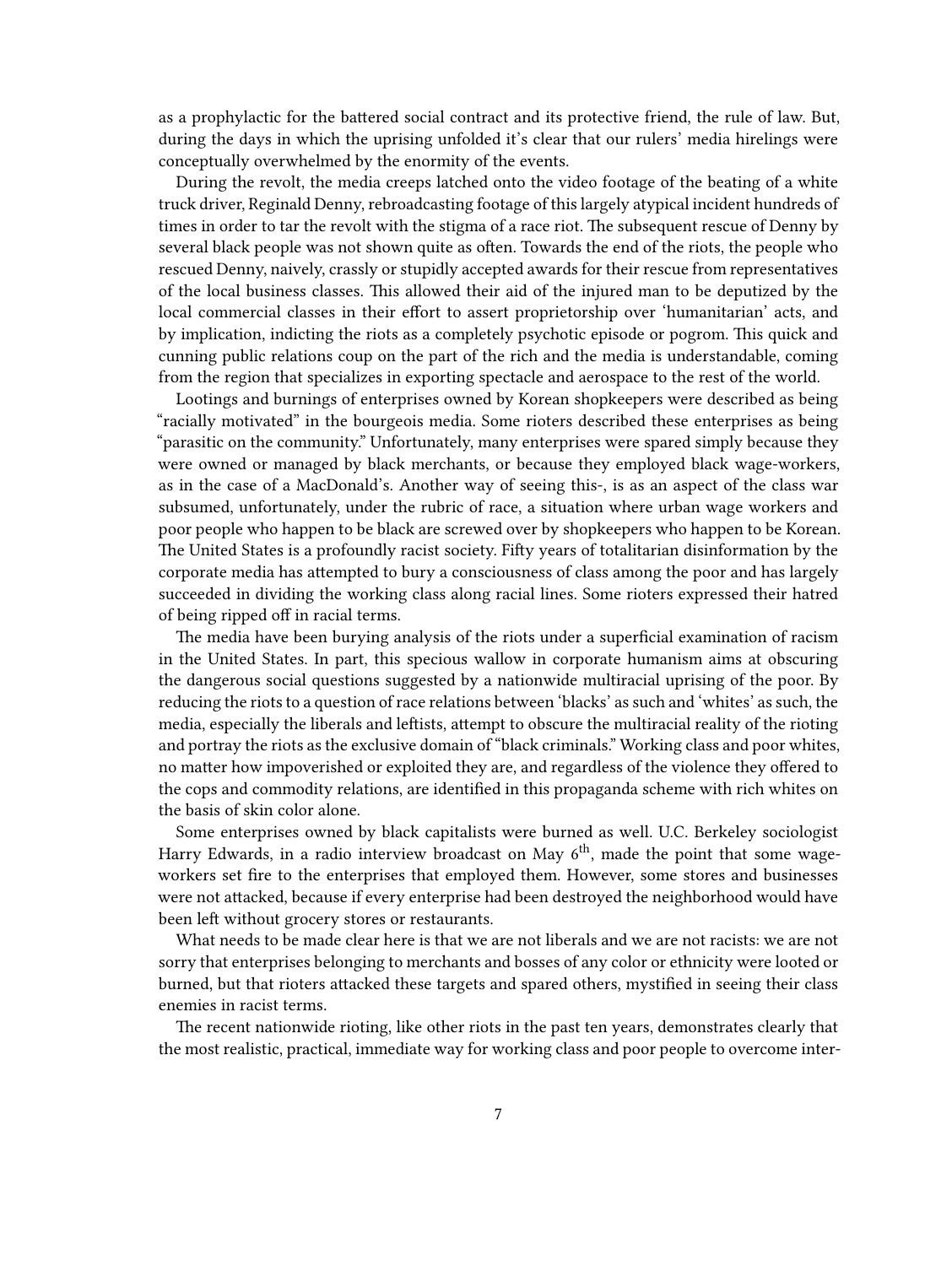nalized racism and racial divisions among themselves is found in a common violent fight against our mutual enemies — the cops, the business classes, the rich and the market economy.

On May 2nd, 5,000 LAPD, 1,000 Sheriffs Deputies, 950 County Marshals and 2,300 Highway Patrol cops accompanied by 9,975 National Guard troops, 3,300 Army troops and Marines with armored vehicles and 1,000 Federal Marshals, FBI agents and Border Patrol SWAT teams moved in to restore order and guard the shopping malls. Hundreds of people were wounded. Most of the people killed in the uprising were killed in the repression of the revolt, and most of them weren't participants in the revolt. The dead were mostly bystanders murdered by the police. In Compton, two Samoan men who were kneeling on the ground while being arrested were murdered by the cops. The police are also desperately trying to undermine the gang truce. They need the working class of South Central to start shooting each other again.

In the Mao-oid *Revolutionary Worker* an older woman was quoted as saying to some young people, "You should stop killing each other and start killing those motherfuckers," nodding towards the police.

In Los Angeles more than 12,000 people were arrested, the largest mass arrest in the history of the United States. Insurance adjusters are rating the L.A. riots as the fifth largest 'disaster' in U.S. history measured in insurance claims.

Defense campaigns are in a terrible state. There is no coordinated campaign to defend all the arrested. What little organized defense there is is concerned only with individual defendants, or particular aspects of repression, *e.g.* racism. Liberal lawyers have refused to defend looters. In San Francisco, the District Attorney Arlo Smith is intent on riding the backs of prosecuted looters irtto statewide elected office, and is pushing for state prison time for people found in possession of as little as a handful of T-shirts. Efforts to aid the imprisoned rebels have to be gotten together immediately, by making their names and the charges they face as widely known as possible, organizing benefit concerts to raise money to pay lawyers, etc.

## <span id="page-7-0"></span>**Defense of the Indicted L.A. Four**

The arrests of four black men in the beating of the white truck driver Reginald Denny is in part an attempt to reestab-lish a racial division of the urban poor that was ruptured or threatened by the revolt. It is an attempt to unite everyone appalled by "senseless mayhem" behind the state, and more insidiously an attempt to provoke more racially motivated attacks. Fear of such attacks will be used to justify the coming repressive measures. On a more positive note, we may be able to look forward to another massive social explosion the day that the convictions are handed down.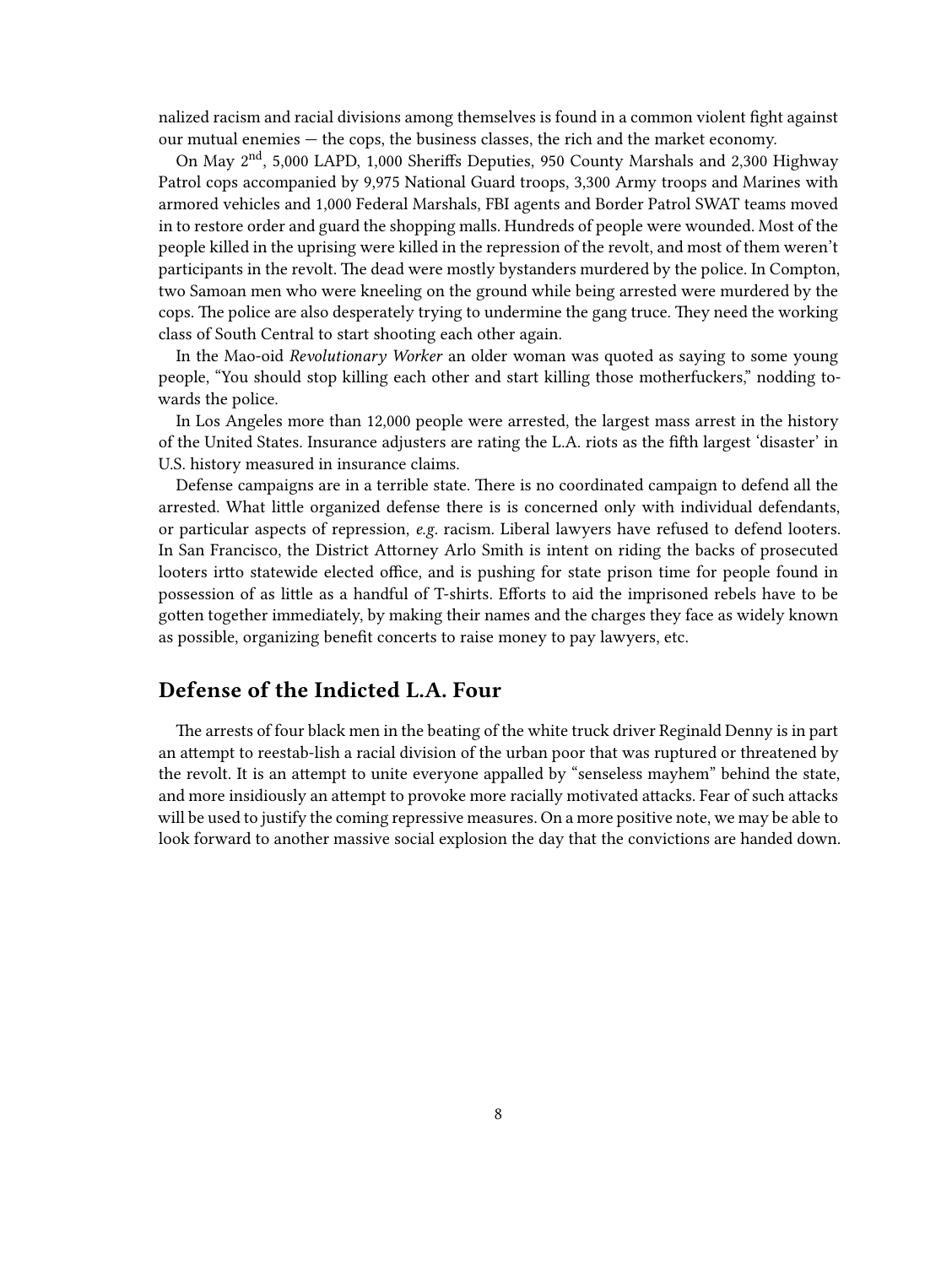The men charged with the beating of Reginald Denny during the L.A. riot must be supported.<sup>1</sup> A defense attorney claims that Denny had taunted the black men involved, that Denny shouted out that the cops who beat Rodney King were not guilty. Obviously, we don't know whether this is true or not. We have to support Damian Williams and the other three defendants, because a successful prosecution would effectively tar all the insurgents with the brush of racist brutality: a cunning move on the part of the American justice system. The prosecutions are an effort to stigmatize the riots, not as a massive reassertion of class and community, but as a series of racist attacks, a mass outbreak of suburbanites' worst fears.

In the most radical and coherent episodes of the class war there have always been, and will be, ill-considered stupid uses of violence. The recent riots weren't fought by angels, but by flesh and blood human beings with all the flaws and limits imposed by conditions of horrific poverty and exploitation, responding to the daily violence of this shit society and all its terrors and mystifications. All of the insurgents have to be supported, regardless of what they are charged with and regardless of questions of guilt or innocence. None of them could get a fair trial, and even if they could, all of us would still need to take a clear line of unconditional support for all hostages taken by the state during and after the May Days.

\* \* \*

A list of class war prisoners in the United States can be found in the Fall 1991 issue of "Social Justice" (POB 40601, San Francisco, CA. 94140), or from the Peoples Law Office (343 S. Dearborn, Suite 1607, Chicago, IL. 60604). Information about imprisoned war resisters from the Gulf war can be obtained from the "Anti-Warrior" (48 Shattuck, Box 129, Berkeley, CA. 94704).

<sup>&</sup>lt;sup>1</sup> Editors' Note: It is abundantly clear that those charged with beating Reginald .Denny are being crucified by the mass media and the government as punishment for their symbolic 'guilt' for the whole uprising. As usual, the commercial media have presented a highly skewed picture of the beating (without investigating events leading up to it in the area, including an immediately preceding police beating of the neighbors of one suspect), while the government at all levels is crusading for a quick and simple legal lynching. In contrast to the assault charge filed against the gang of cops who devastated Rodney King, Damian Williams (19), Antonine Miller (20) and Henry Watson (27) were each charged with attempted murder, torture, aggravated mayhem and robbery. At the arraignment of Damian Williams, LA. police chief Gates placed the entire LAPD on full tactical alert, in a melodramatic gesture similar to Gates' personal media-orchestrated arrest of Williams in the company of 200 cops and FBI agents. Williams' bail was then set at a level six and a half times that of Rodney King's LAPD assailants. When his mother was able to raise the money, the U.S. Attorney prevented his release. And while defense lawyers contested this, 37 new felony charges were filed against him and his two co-defendants. Bail was increased to 5580,000, almost 20 times that of the Rodney King assailants. When Damian Williams' mother, with widespread support from the outraged black community was coming close to making this new bail amount, court began special proceedings supposedly to determine whether property used for securing bail was "acquired legally," and the D.A. began videotaping Damian's family and supporters. For a more complete account see Mike Davis' "L.A. Was Just the Beginning" (*Open Magazine*, POB 2726, Westfield, NJ. 07091).